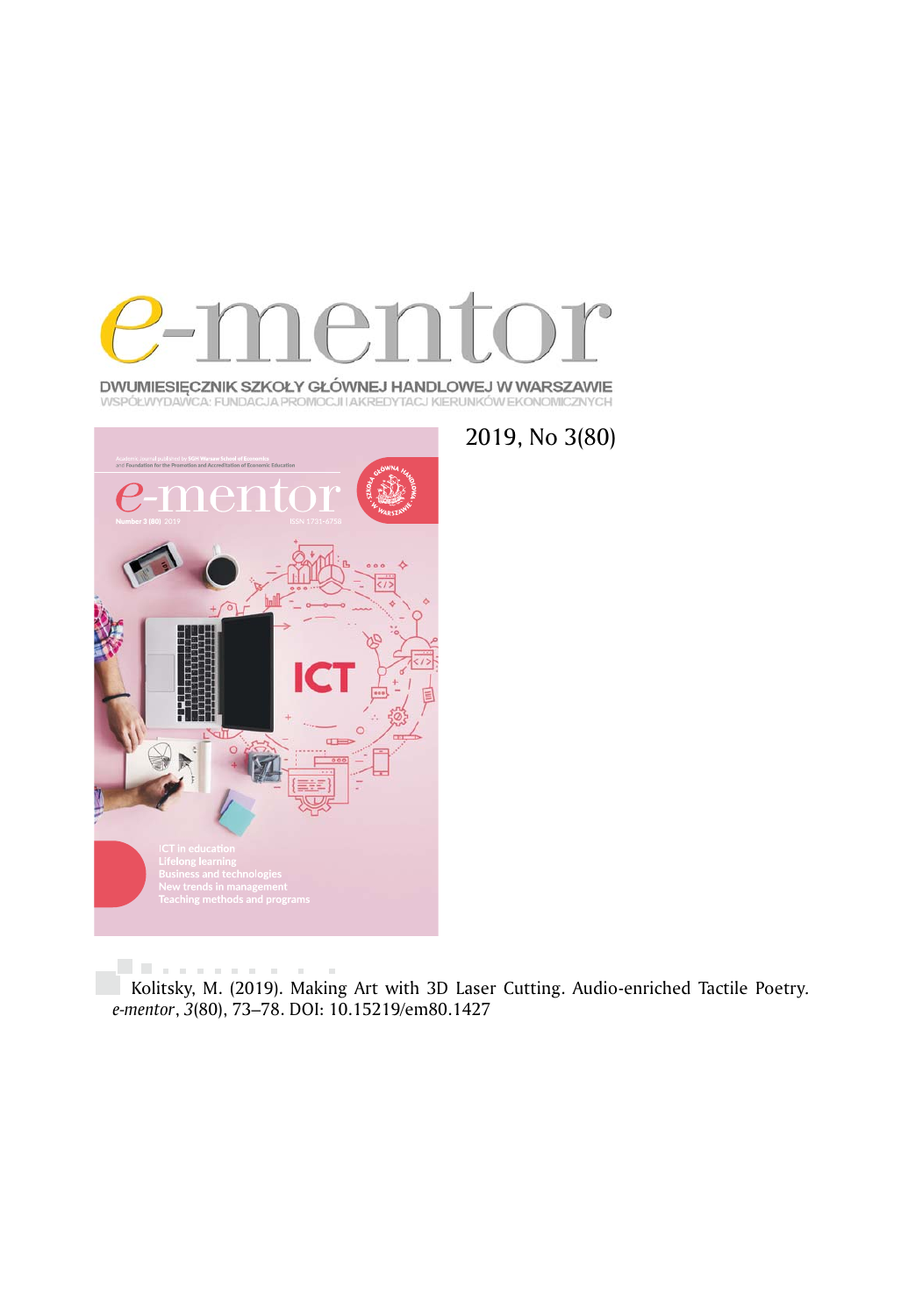

# Making Art with 3D Laser Cutting. Audio-enriched Tactile Poetry

# *Michael Kolitsky*\*

*A 3D laser cutter was used to produce lines of poetry from acrylic sheets that can be configured in real world 3D space to make tactile poetry more accessible to a blind or visually-impaired reader. The process of positioning laser cut lines of poetry in 3D space for greater accessibility led to the unanticipated outcome that real-world 3D shapes could now be viewed or sensed as mixed medium art that was accepted in juried tactile art exhibitions. Tactile art exhibits are becoming more common and are part of the venue for many creative art centers, museums and art galleries across the United States and in other countries. The aim of this paper is to describe the process of making real world audio-responsive tactile poetry and show how the lines of poetry can now be configured in 3D space so as to be viewed as mixed medium tactile art.*

When lines of poetry exist in 3D space, as in a 3D haiku poetic cube1 (Tweedie and Kolitsky, 2002), the use of a screen reader does not easily permit reading of all the ways that the lines of a 3D poem may be configured in 3D space. More supportive templates and use of iPads as audio sources (Kolitsky, 2016) have been shown to provide a reader who is blind or visually impaired the same opportunities as a sighted reader to experience reading poetry in 3-dimensional space. The interface when using an iPad as an audio source must be 2D, such as seen in a raised line graphic so that a blind reader can know where to touch the raised line graphic in order to trigger an audio button on the iPad. The 2D template was an important advance in creating an interface to allow a 3D haiku poem to be read in the same way as that by a sighted person. A blind reader, however, is required to make a 2D to 3D leap in an attempt to imagine what a 3D haiku poem actually looks like in the real or digital 3D world. It is more valuable and rewarding for a blind reader of 3D poetry if they have an actual real-world model of the 3D poem, so that they can touch and feel the structure and location of each line in a 3D poem. This type of tactile poetry made to exist in the real world provides a bridge for the blind reader to cross

from just hearing the poetry to building in their minds a structural image of the poetic shape in which meaning, interpretation and the sense of touch coalesce to form a tactile work of art. It is the aim of this report to show how 3D tactile poetry can be recreated as a 3D tactile work of art using laser cutting technology.

# Examples of 3D Laser Cut "Talking" Tactile Art

A number of exhibits in museums and creative art centers in the United States and else where in the world have announced calls for tactile artwork designed around the theme of "please touch the art," such as at Newseum Tactile Art (NFB, 2018), Somatosensory exhibit (Carnegie Library, 2018), "Please Touch the Art" (Smithsonian, 2018) and "Touch and See" (NEA Arts Magazine, 2015). The examples of "talking" tactile poetry included in this report were all made by the author and have been accepted by jurors for display at several locations around the USA for inclusion in their tactile art exhibits.

#### Ferris Haiku

Figure 1 shows a real-world laser cut version of a "Ferris Haiku", patterned after an animation written using Flash software in 20012 . The laser cut version of the "Ferris Haiku" in the shape of a real-world Ferris wheel was designed and made to allow an audio response when the buttons were touched. The "Ferris Haiku" can be rotated by hand, and the buttons on the side can be touched to play the audio for a particular haiku poem. The "Ferris Haiku" mixed medium art piece was accepted in the juried "Please Touch the Art" exhibit for display at the Mosesian Center for the Arts in Waterford, MA, which ran from June through to August 30, 2019. A second version of the "Ferris Haiku" was also accepted by the jury process for the "Touch the Art Exhibit" at the McKeon Center for Creativity in Tulsa, OK, from June 7 to July 30, 2019, while a version was also accepted at the 18th Annual

**CONTRACTOR** 

<sup>\*</sup> University of Texas at El Paso, USA

<sup>&</sup>lt;sup>1</sup> Kolitsky, M.A. (2006). http://www.nextgenemedia.com/3DHaiku/3dhaikuCube.html

<sup>2</sup> Kolitsky, M.A. (2001). http://www.nextgenemedia.com/FerrisHaiku1.html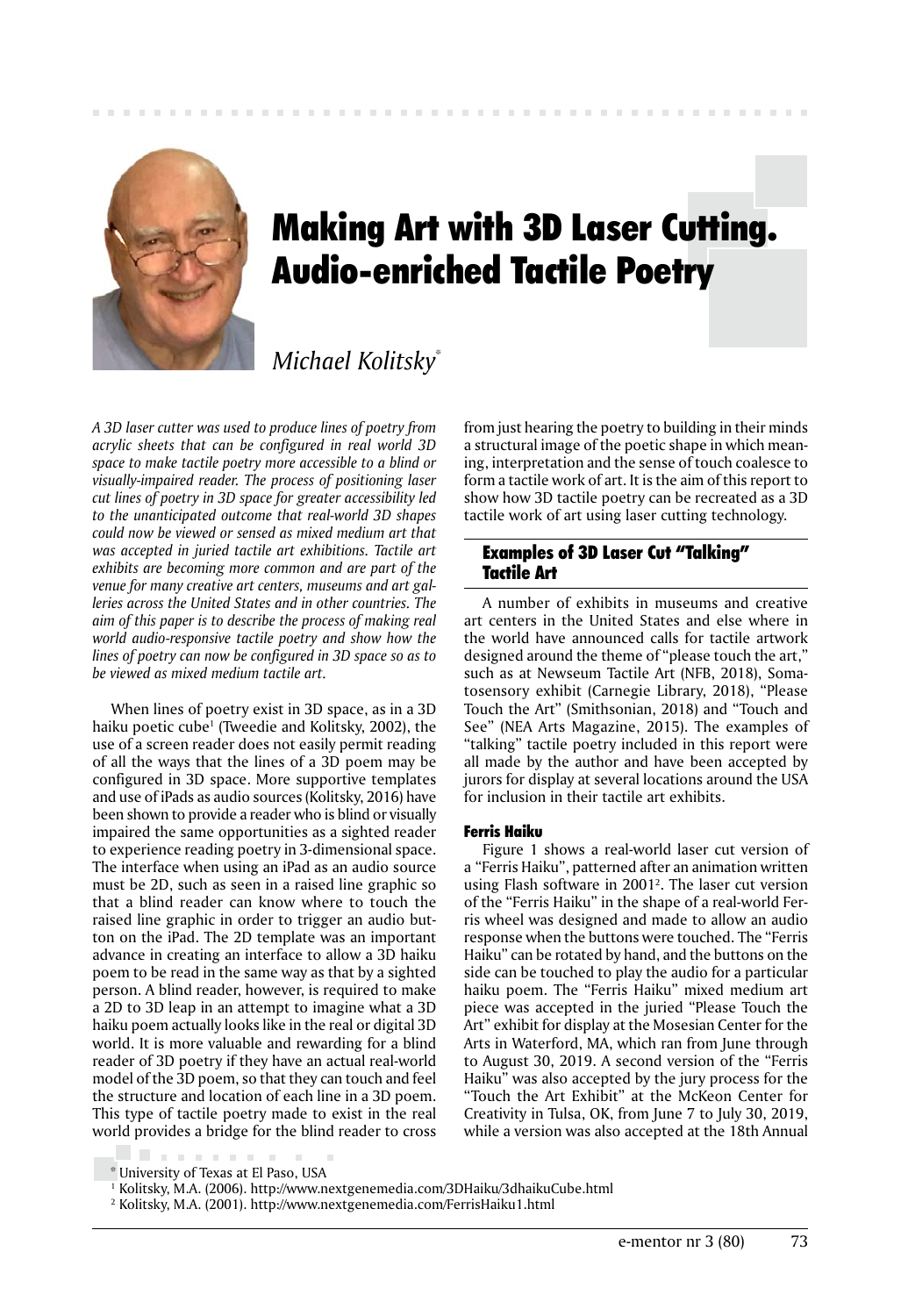Gala Juried Fine Arts Exhibition at the Arts Center in Elkins, WV, which ran from June 10 through to July 21, 2019. Most recently, on October 18, 2019, the "Ferris Haiku" piece received a "Best in Show" first place selection at the ART Libris – 22nd Annual Art Show at the Pequot Library in Southport, CT.

In Figure 1, note that the rectangular templates containing laser cut haiku poetry can be rotated like a Ferris wheel, allowing the templates beneath to become visible and ready to be read during the next rotation. There are buttons located on the side which can be pressed for an audio reading of the haiku poetry on each template and also for recording poetry by people visiting the art exhibit, making this piece "unfinished" as more poetry can be added throughout the exhibit period.

#### Figure 1. "Ferris Haiku" showing how templates can be rotated like a Ferris wheel



Source: author's own work.

#### Merry-Go-Round Haiku

"Merry-Go-Round Haiku" was also selected to appear in the juried "Please Touch the Art" show at the Mosesian Center for the Arts in Waterford, MA, which ran from June 7 to July 30, 2019. The "Merry-Go-Round Haiku" is a 3D laser cut tactile art piece designed to hold four haiku poems. The "Merry-Go-Round Haiku" can also be rotated by hand in either the counter clockwise or clockwise direction and could be named a "Carousel Haiku" or "Round about Haiku" dependent upon the local custom where the tactile art resides. Each haiku template on the "Merry-Go-Round Haiku" contains audio-response buttons, so that by touching a button in the upper right portion of a 3D haiku template causes the audio for that haiku to be played. The buttons on the upper left and lower left of a haiku template, when pressed simultaneously with the button on the lower right, cause a double beep to occur to indicate the start of audio recording. When the audio recording is complete, pressing the upper left or lower left button causes a single beep, indicating that the audio has been saved. By pressing either the upper left button or lower left button the recorded audio can be played. The option to add poems to the "Merry-Go-Round Haiku" also makes the 3D laser cut tactile art piece an unfinished work of art, with poetic contributions by the visitors encouraged throughout the exhibition. The "Merry-Go-Round Haiku" templates are colored red, and each template has the entire haiku poem for that template laser cut on the template so a sighted or deaf visitor can read the haiku on that template. When the button on the upper right is pressed, the poem cut into the template is played with the artist's voice so that a blind visitor can hear what a sighted visitor sees and hence completes the expectations for meeting Universal Design standards (Universal Design and Accessibility, 2018). A "Merry-Go-Round Haiku" is shown in Figure 2.





Source: author's work.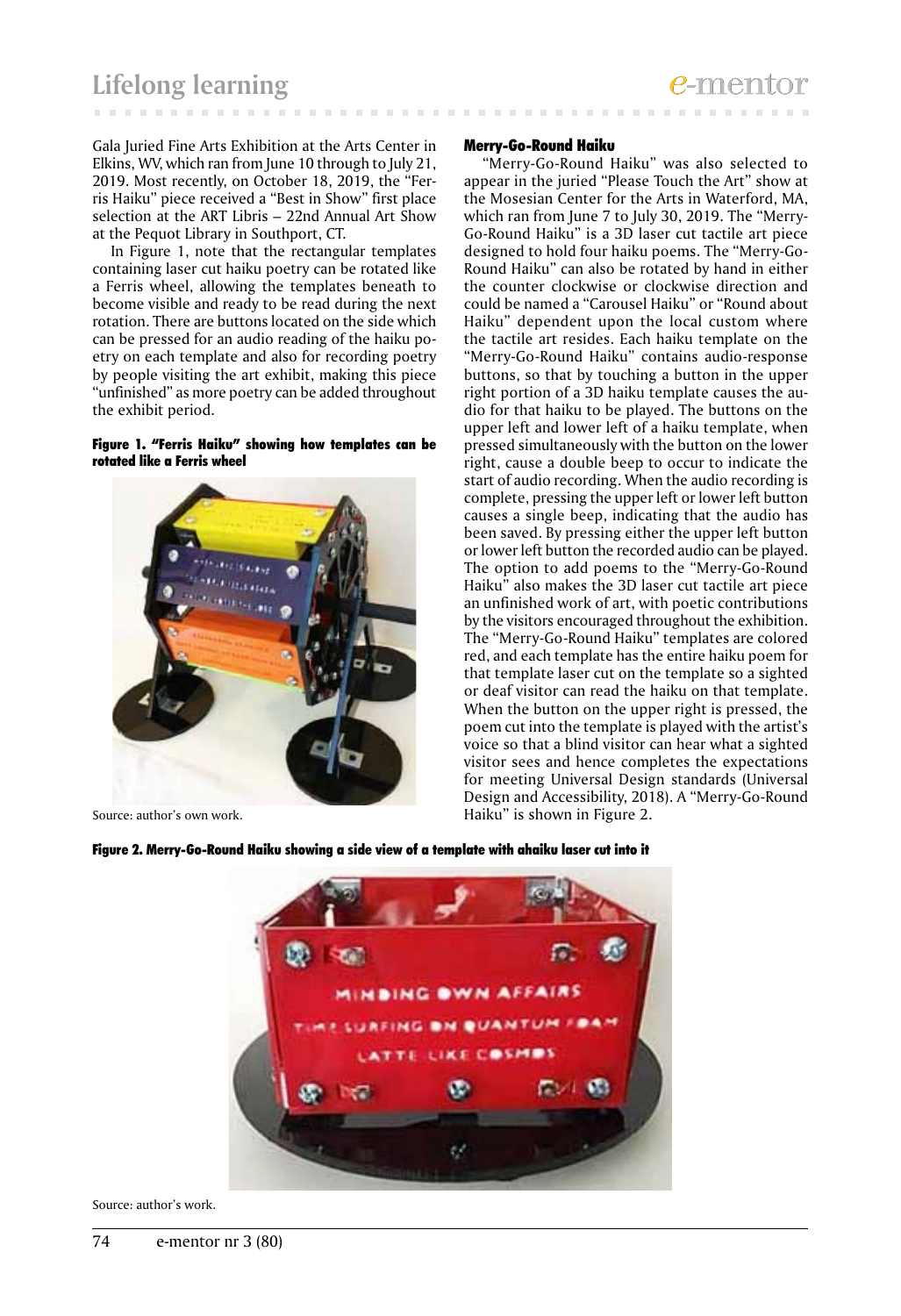Figure 2 also shows the locations of the buttons for both playing and recording the audio. The "Merry-Go-Round Haiku" can be rotated either in a counterclockwise or clockwise direction.

#### Sagittarius A as Tanka

The next work, shown in Figure 3, has two tanka poems in a 3D real world form and demonstrates how the lines of multiple tanka poems (5-7-5-7-7 line syllables) arranged in an X format can share the same middle line and hence be used to create a mixed medium art piece that builds on the theme that information in lines of poetry, like any information stored in our Universe, is never destroyed, and that when it enters the edge of a black hole, as is thought to exist at the center of our galaxy, it becomes stretched at the event horizon to exist solely as 2D information in the form of a hologram. Hence the name of these art pieces, "Sagittarius A Tanka", is tied to the black hole in the center of our Galaxy, known as "Sagittarius A" or "SagA\*". These new "talking" tactile art pieces may then be thought of as a reflection of the information contained in them, which is never destroyed but can be imagined to be stored in a black hole event horizon awaiting our call to retrieve them for interpretation and analysis.

Figure 3: Sagittarius A shows two tanka poems sharing same middle line (RISKY ENCOUNTER) attached to a black platform (surface of black hole) using right angle brackets. Pressing the small buttons linked to

each bracket produces audio for that particular Tanka line. Pressing the buttons near the center edge at the same time as the button at the bottom near a tanka line produces a double beep indicating the audio recording option is operating. When the audio button at the bottom near the tanka line is pressed, a single beep is produced to indicate that the new audio is now saved and can be produced again by pressing the same red button. Dimensions: 12 inches wide, 10.5 inches deep and 16 inches high.

#### Bits to Memes

The Art League Rhode Island in Providence, RI, had a call for the exhibit "One Zero One" which focused on our digital world being dependent upon a binary system composed of the numbers zero and one, and which form the basis for all computer code. The image below shows the mixed medium acrylic "book" that was selected to be part of the show, which runs from September 16 through November 15, 2019. Figure 4 shows the three page acrylic book with one line of a haiku cut out on each page, and beneath each haiku line are the numbers, zeros and ones, that form the bits forming the bytes (8 bits for each byte forming a letter in a haiku) and together generate the memes that we now can exchange on the internet.

Figure 4 contrasts the text that we can read with the binary code that a computer can read. The actual lines of the haiku "Bits to Memes" are: on page 1 "as bits change to bytes", on page 2 "base 2 shines revealing

Figure 3. Sagittarius A X1 (Twotanka in an X shape arrangement share the middle line)



Source: author's work.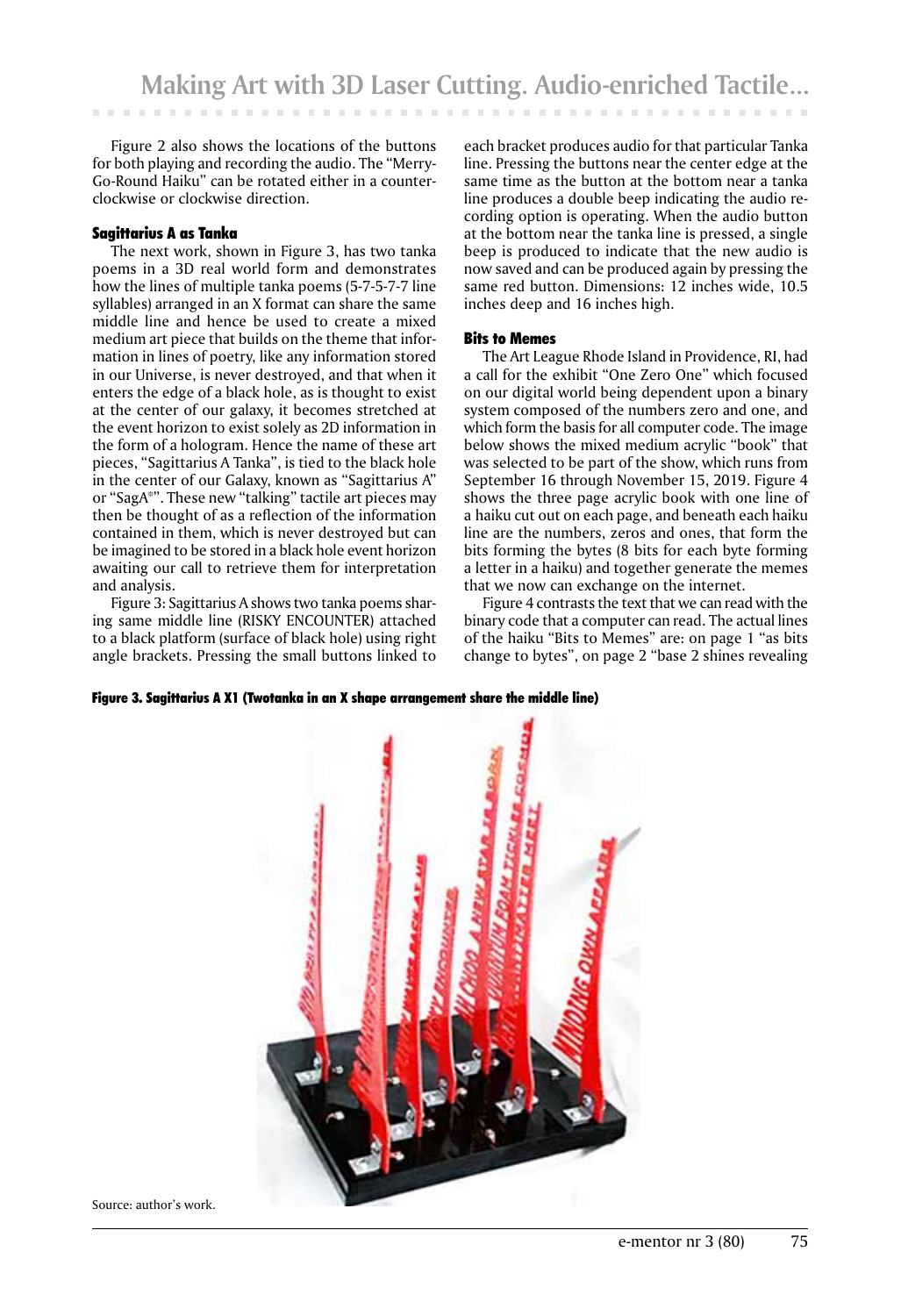# **Lifelong learning**

#### Figure 4. Bits to Memes (compares binary code with text)



Source: author's work.

memes" and page 3 "best and worst of us". A small button on the lower left of each page can be pressed to play the audiofor the haiku line on that page.

#### Cube of Poetry

The Pequot Library in Southport, CT, sponsored a call for art at Art Libris, for the library's 22nd Annual Art Show. This show celebrates the intersection of word and image. The author submitted several pieces, but shown below is one that exemplifies the artist's view of making tactile poetry accessible as art. A cube composed of different colors of acrylic was designed, with each side of the cube's six sides containing a portion of the poem "Timeless Patience", written by the author. Figure 5a shows a top view angled to get a sense of the cube arrangement. What is not shown is that the cube sits upon a black cylinder pedestal assembled from acrylic cut into a cylindrical shape using a laser cutter. This piece is also made so that it can be picked up and rotated by hand for viewing the sides of the cube not easily seen from a single viewpoint.

Note that Figure 5a is described as "closed" because the cube can be opened to reveal the poetic lines translated into Braille for touch reading by blind patrons, as shown in Figure 5b. Raised arrows on each of the cube faces give the direction for reading the poem, which starts on the title face or page 1, then moves to faces 2 and 3 to be read in that order, with the cube faces rotated by hand to show the text. On face 3, there is the opportunity to choose to read either face 4 or face 5 next, and then the last portion of the poem on face 6. This means that there are two poems intermingled into one poetic cube, dependent upon whether the reader chooses the poetic lines on face 4 or face 5 before the final lines on face 6.

The cube of poetry is held together by magnets to allow face 1 of the cube to be separated from face 6, so that the cube can be opened to lay flat, revealing on the inner surface of each cube face the same lines that appear on the exterior surface except now they are in Braille. The Braille is produced using swell or microcapsule touch paper on a Tactile Graphics machine obtained from American Thermoform (American Thermoform, 2019).

The acrylic "pages" are held together by a hinge formed from flexible black tape so that two pages can be easily opened and then shut again multiple times. The magnets are held in place by glue, and the connection between the red and blue faces (faces 1 and

#### Figure 5a. Cube of Poetry (closed)



Source: author's work.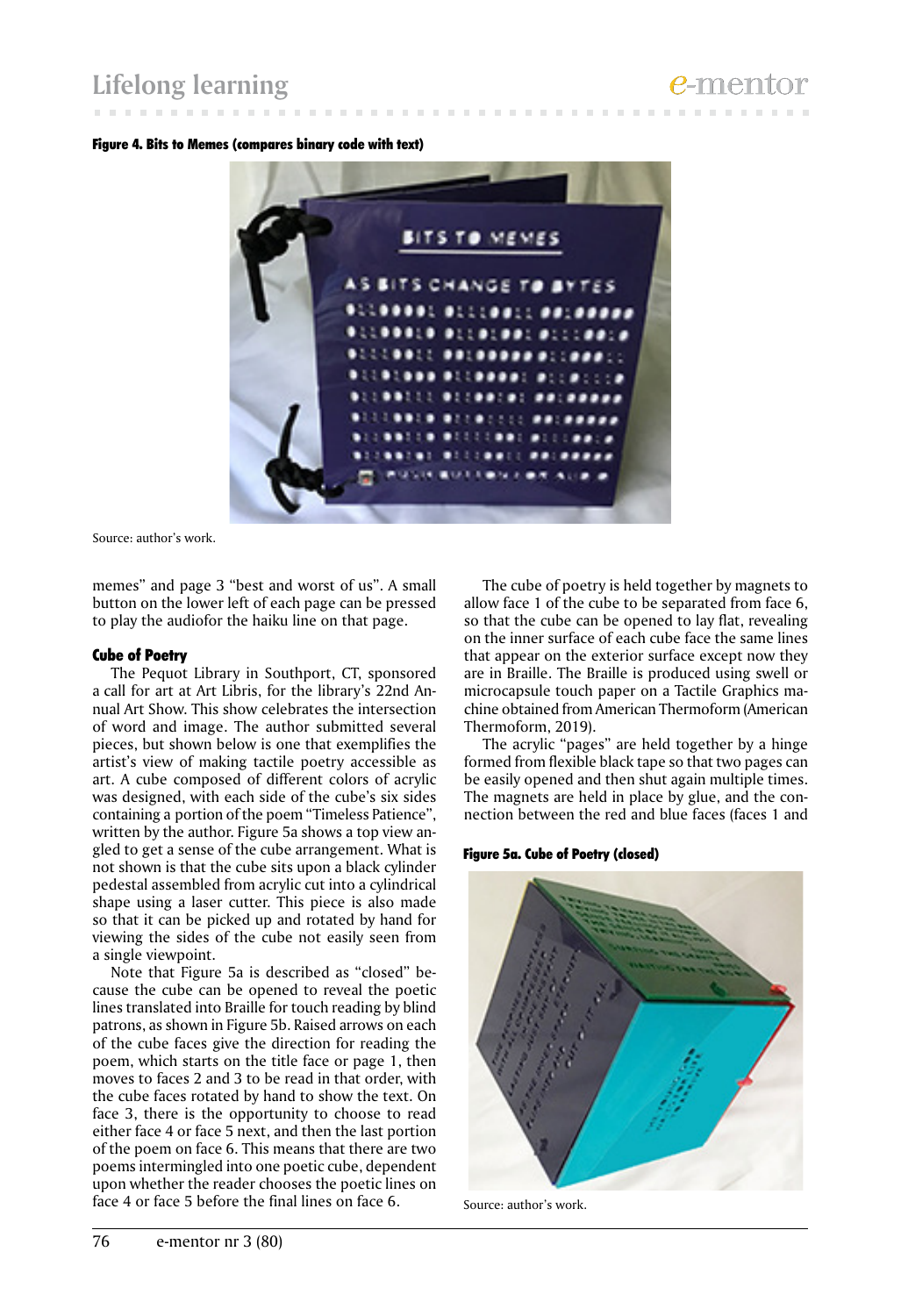

#### Figure 5b. Cube of Poetry (showing Braille inside when open)

Source: author's work.

6 on the closed cube) are also held together by Velcro pads that can easily be pulled apart to open the cube and then close it again.

# 3D Laser Cutting (Hardware and Software Used)

A Glowforge Basic 3D laser cutter (Glowforge, 2019) was purchased mid-2018 which uses an onboard computer and a powerful laser to cut through 3–6 mm thick acrylic plastic sheets of different colors. The acrylic plastic sheets were purchased primarily from Glowforge as part of their Proofgrade collection. The Proofgrade acrylic sheets measure 12 inches x 20 inches and are available in 1/8 inch and 1/4 inch thick versions and priced from \$12.00 to \$18.00 per sheet. The Proofgrade acrylic is designed for optimal use with CO2 laser technology and lab tested for accurate printing. The Glowforge laser can both engrave and cut through the acrylic sheet, but for this study only the laser cutting was employed, with line drawings used as a guide for the laser to follow for cutting through the acrylic. Once a Glowforge laser cutter is purchased, a catalog of designs is available for printing, but in this study, the text for a poetry line is first converted into a scalable vector graphics (svg) file that can be used for laser cutting.

### Making scalable vector graphics (svg) files for laser cutting

A MacBook Pro was used for making the svg files for laser cutting, but a PC would work as well. For the "Ferris Haiku" and "Merry-Go-Round Haiku" projects in this study, solid text was first typed onto a rectangle graphic drawn in Photoshop (Photoshop, 2019) and circles were also drawn where holes were needed for the machine screws to hold each rectangular acrylic

in place, and the file was then saved as a jpeg file before being converted later to an svg file for the laser cutting. For the "Sagittarius A" models in this study, the warp option in Photoshop was also used to widen the text graphic on the left side near the base of the platform used for attachment of the text following laser cutting. The solid text for the "Sagittarius A" models in this study was also changed into outlined text (Photoshop CAFÉ, 2019) to produce solid text in the acrylic sheet when laser cut. A one-inch rectangular graphic with a hole cut in it was also added for attaching the laser cut text to a metal right angle joint for connection to the platform forming the base of the "Sagittarius A" models. A 3 mm wide rectangular graphic was also added underneath the text to have a platform for the text to adhere to when laser cut.

Super Vectorizer 2 Mac (SuperVectorizer, 2019) was used to convert the jpeg files into svg files. Super Vectorizer 2 Mac converts jpeg files into svg files by setting the working window options to "Line" and "Skeletalization" with a "Threshold" value of around 60, "Smooth Line" option set to 200 and "Reduce Noise" option set to 15. These settings can be adjusted so that the jpeg file after loaded into Super Vectorizer has no peripheral line breaks, as the laser cuts along black lines, and if a text letter does not have a complete line forming it then the laser will not cut completely around the letter component and that letter will not be easily removable from the acrylic sheet.

#### Making tactile art "talk"

The inclusion of audio generating tools, such as seen in audio-responsive greetings or birthday cards from bigDawgs (bigDawgs, 2019), provides a way to match touching a line with the audio for that particular line of poetry. Push button modules were used for